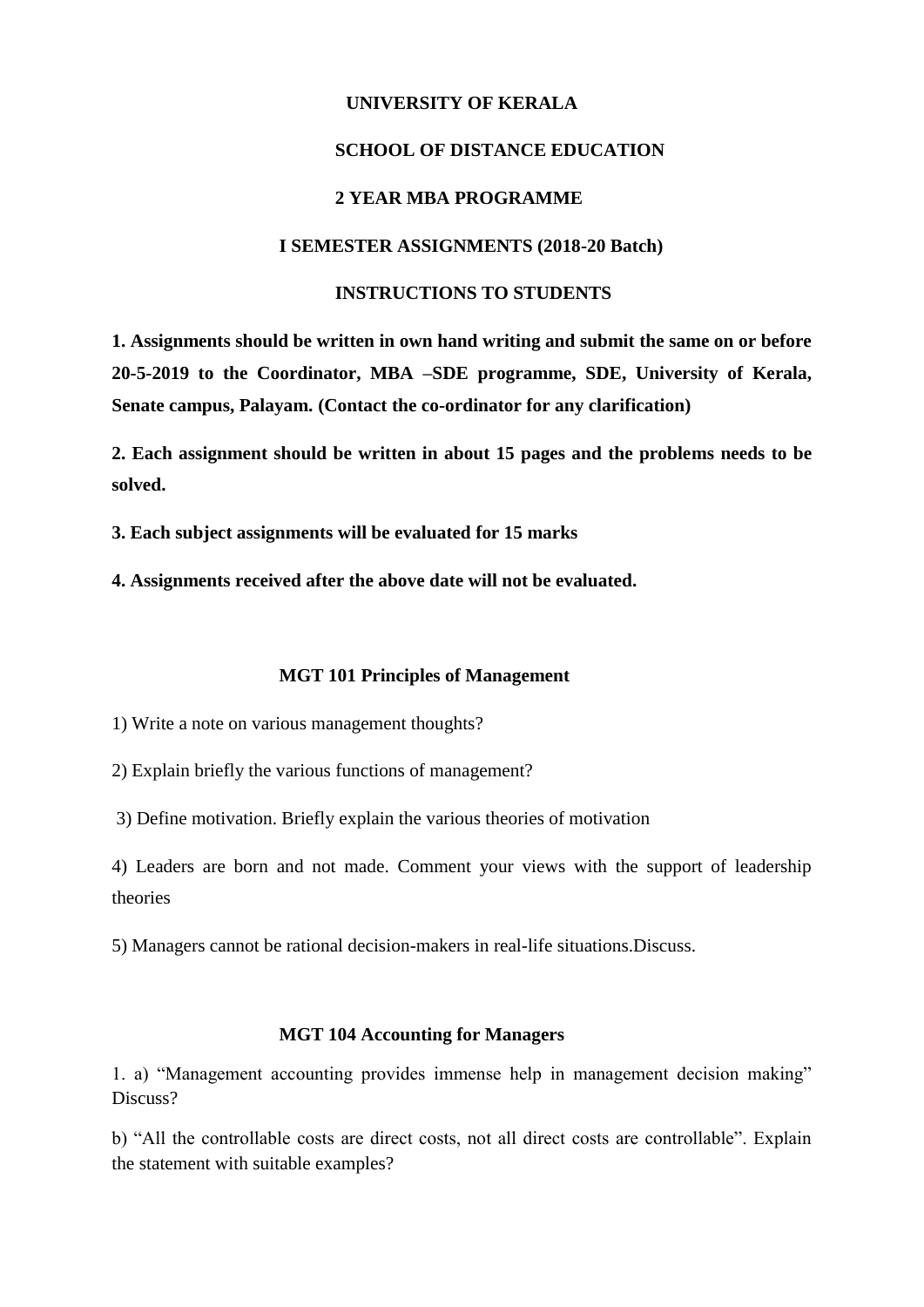c) Discuss the application of ratio analysis in the interpretation of financial statements and in financial analysis?

2. The following are the trial balance of Mr. Maneesh as on 31st December, 2008

| Maneesh's capital account 76,690 | Bank interest(Dr) 1,100        |  |  |  |
|----------------------------------|--------------------------------|--|--|--|
| Stock 1st Jan , 2008 46,800      | Printing and stationery 14,400 |  |  |  |
| Sales 3,89,600                   | Bank balance 8,000             |  |  |  |
| Returns inwards 8,600            | Discount earned 4,440          |  |  |  |
| Purchases 3,21,700               | Furniture's and fittings 5,000 |  |  |  |
| Returns outwards 5,800           | Discount allowed 1,800         |  |  |  |
| Carriage inwards 19,600          | General expenses 11,450        |  |  |  |
| Rent & taxes 4,700               | Insurance 1,300                |  |  |  |
| Salaries &wages 9,300            | Postage 2,330                  |  |  |  |
| Sundry debtors 24,000            | Cash balance 380               |  |  |  |
| Sundry creditors 14,800          | Traveling 870                  |  |  |  |
| Bank loan @ 14% P.a 20,000       | Drawings 30,000                |  |  |  |

a. Included amongst the debtors are 3,000 due from Mr.Suresh and included among the creditors Rs.1000 due to him.

b. Provision for bad and double debts be created at 5% and for discount @ 2% on sundry debtors.

c. Depreciation on furniture and fittings @ 10% shall be written off.

d. Personal purchase of Mr. Maneesh amounting to Rs.600 has been recorded in the purchases day book

e. Interest on bank loan shall be provided for the whole year

f. Quarter of the amount of printing and stationery expenses to be carried forward to the next year.

g. Credit purchase invoice amounting to Rs.400 has been omitted from the books h. Stock on 31/12/2008 was Rs.78, 600.

Prepare I. Trading and Profit and Loss account for the year ended 31/12/2008.

II. Balance sheet as on 31st December 2008.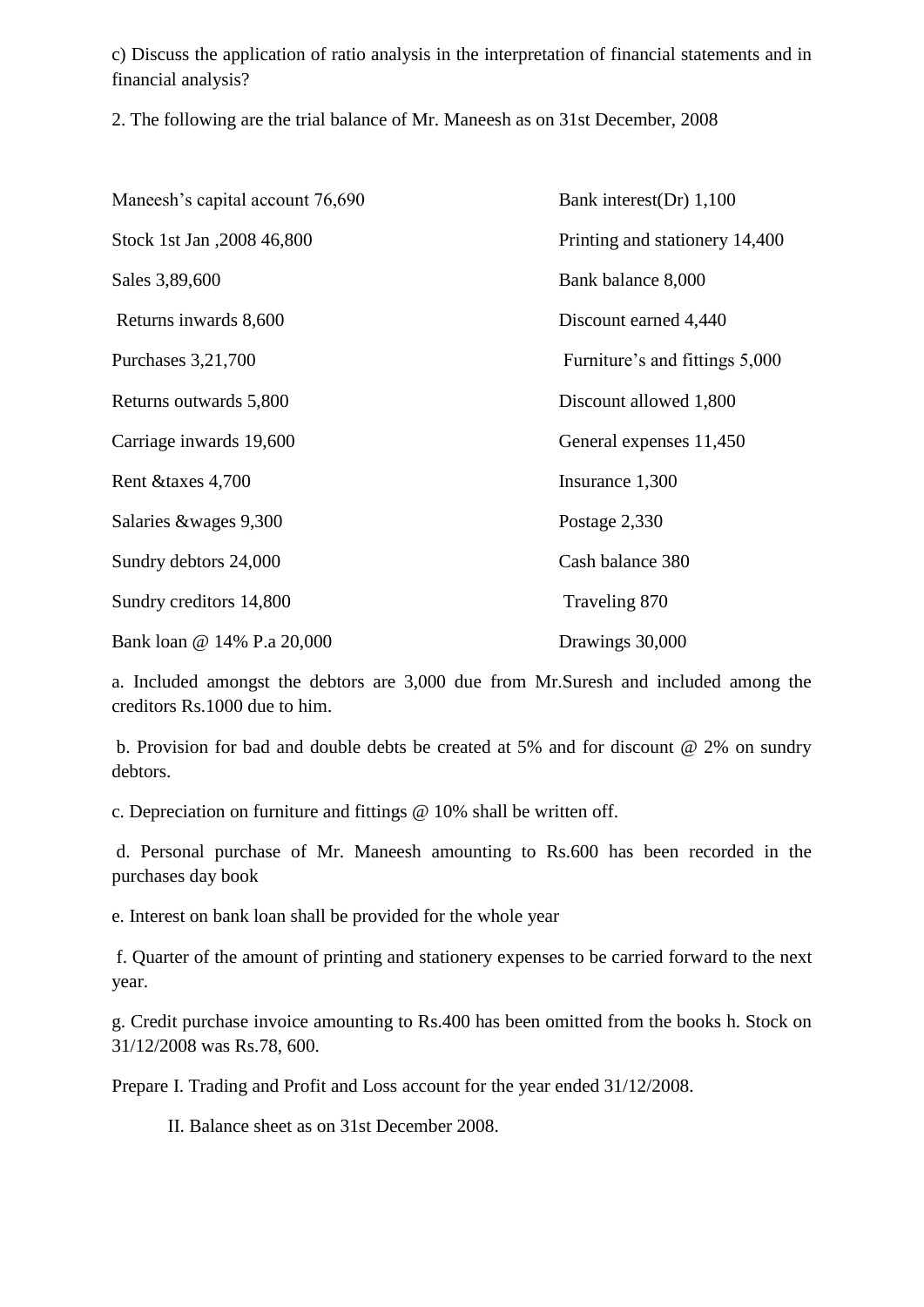3. Robinson Crusoe Ltd presents the following statements for the year 2008 and 2009.Prepare source and application of funds statements and evaluates the findings.

| Assets         | $\rm Rs$                   | $\rm Rs$  | Liabilities               | $\mathbf{R}$ s | Rs        |
|----------------|----------------------------|-----------|---------------------------|----------------|-----------|
| Cash           | 1,06,000                   | 1,100     | Bills payable             | 4,52,000       | 6,28,000  |
| Investments    | 1,74,000                   | 60,900    | Loan from bank $2,00,000$ |                | 4,70,000  |
| Sundry debtors | 6,92,000                   | 10,56,000 | Sundry creditors          | 8,26,000       | 12,54,000 |
| Stock in trade | 8,64,000                   | 13,66,000 | Reserves & surplus        | 13,84,000      | 17,28,000 |
|                | Net fixed assets 22,26,000 | 27,96.000 | Share capital             | 12,00,000      | 12,00,000 |
| Total          | 40,62,000                  | 52,80,000 | Total                     | 40,62,000      | 52,80,000 |

Depreciation of Rs.3,78,000 was written off for 2009 on fixed assets.

## **MGT 106 Quantitative Techniques**

**1.** Calculate the mean, median and Variance of the following data

| Height in cm                         | 95-105 | $105 - 11$          | $1 \cap \mathcal{L}$<br>$15-$ | 125-135    | 135-145          |
|--------------------------------------|--------|---------------------|-------------------------------|------------|------------------|
| $\mathbf{r}$<br>N <sub>o</sub><br>Οİ | 1 Q    | $\mathcal{D}$<br>د∠ | 36                            | $\pi$<br>ν | $\epsilon$<br>◡▱ |
| children                             |        |                     |                               |            |                  |

2 . A company has two plants to manufacture scooters .Plant 1 manufacturers 70% of scooters. Plant2 manufactures 30% . At Plant 1, 80% of the scooters are rated standard quality and

Plant 2 ,90% of the scooters are rated standard quality.

A scooter is picked up at random and found to be of standard quality

- a. What is the chance that it has come from Plant 1
- b. What is the chance that it has come from Plant 2

3. A grinding machine is set so that its production of shafts have an average diameter of 10.10 cm and standard deviation 0.20 cm. The product specification calls for shaft diameter between 10 cm and 10.2 cm

What proportion of output meets the specifications presuming normal distribution?

4. A factory manager working to buy machines for a certain operations in a production process, obtain one machine from each of the our companies making such machines and puts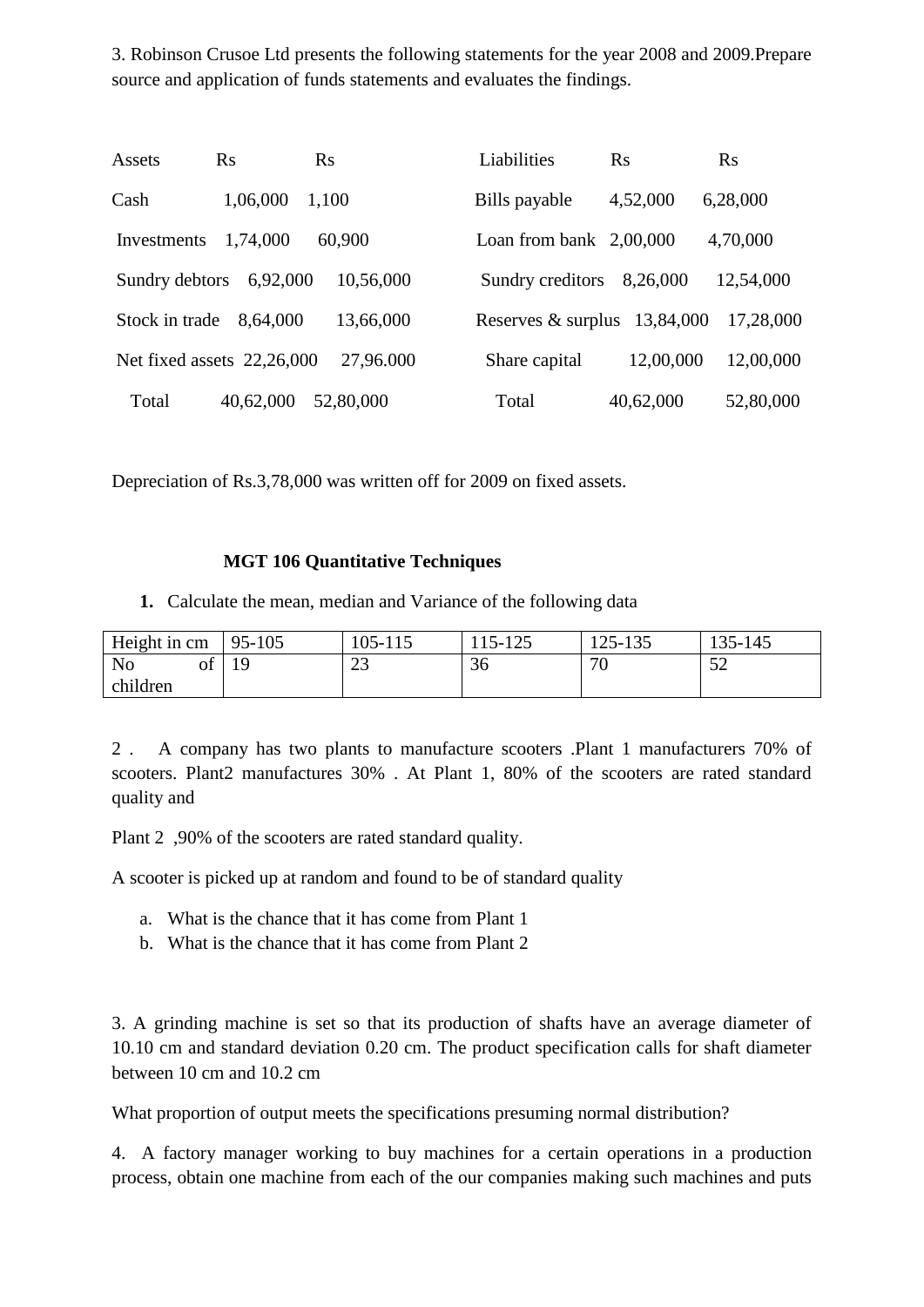three men each of whom works one day on each of the 4 machines in a random order, The resulting units of production are as follows

**Workers** 

| Machines       | W <sub>1</sub> | W <sub>2</sub> | W <sub>3</sub> |
|----------------|----------------|----------------|----------------|
| M1             | 62             | - ^<br>ნპ      | 64             |
| M <sub>2</sub> | 64             | 66             | 68             |
| M <sub>3</sub> | 67             | 67             | 70             |
| M <sub>4</sub> | 68             | 69             | 79             |

Discuss the significance of variance of production among different types of machines and among the workers

5 . Calculate the rank correlation coefficient for the following table of marks of students in two subjects

| first   | 80 | 64 | 54 | 49 | 48            | $\sim$ $\sim$<br>JJ | $\Omega$<br>ىر | 20<br>∠⊃ | 20 | 1 ດ<br>10 | ⊥⊷ | ΙV         |
|---------|----|----|----|----|---------------|---------------------|----------------|----------|----|-----------|----|------------|
| subject |    |    |    |    |               |                     |                |          |    |           |    |            |
| Second  | 36 | 38 | 39 | 41 | $\sim$<br>، ت | 43                  | 45             | ເາ<br>◡▵ | ◡  | 42        |    | E C<br>ے ر |
| Subject |    |    |    |    |               |                     |                |          |    |           |    |            |

- 6. Write short notes on the following statistical packages
- a. SPSS
- b. MSTAT
- c. INDOSTAT
- d. MINITAB
- e. EXCEL

### **MGT 107 Business Environment and Ethics**

1. Explain the factors that influence the political and legal environment of business .

2. Explain the salient features of GST. What are the advantage and disadvantage of GST.

3. What is privatisation? Explain the objectives; advantages and disadvantages of privatisation.

4. Explain the principles and characteristics of business ethics.

5. Explain the corporate Social Responsibility of business to

a) Customer b) Community c) Government

d) Employees e) Stake holders